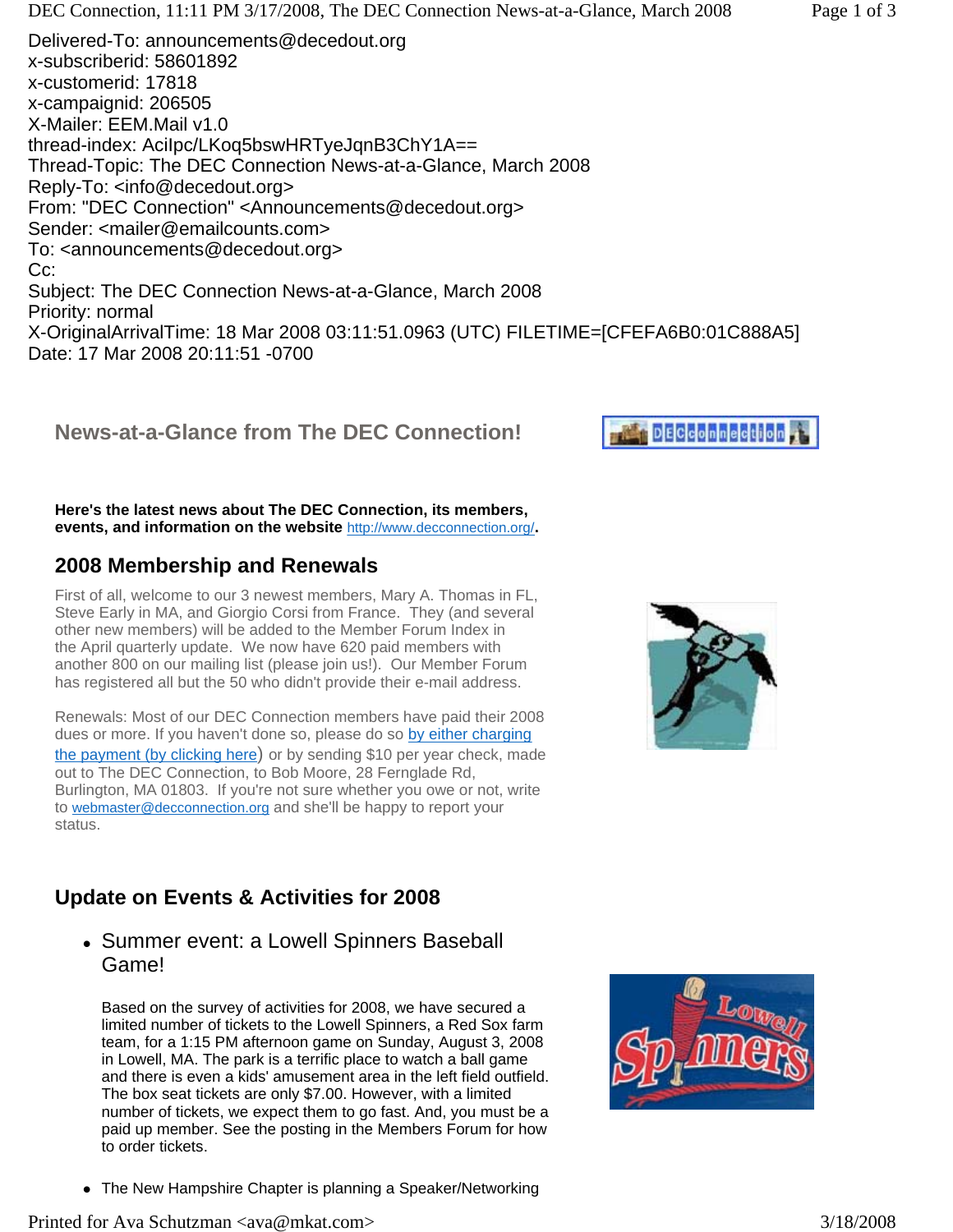Series starting this Spring - **CALL FOR SPEAKERS.** If you would be willing to speak at an upcoming event - please contact Barbara Langdon at blangdon@marketmomentumllc.com or 603-493-1331. Here are some sample themes we know to be of interest from our survey, or suggest your own!<br>1. Small Business Development

- 1. Small Business Development<br>2. Application of New or Emergin
- 2. Application of New or Emerging Technologies
- 3. Investing & Personal Finance<br>4. Networking & Job-Searching
- Networking & Job-Searching Advice

## **Just 4 Fun Contest**

#### **March Madness is here!**

The 65 teams for 2008 Men's NCAA Basketball Tournament, lovingly called "March Madness" were identified last night, Sunday March 16<sup>th</sup>. Most local newspapers will have the brackets showing the time and location for who plays who on the way to the Championship game in San Antonio on April 7.

On March 23rd Bob Moore (jayhawkbob@verizon.net) will send a message to all members who have paid dues for 2008 with the names of the Sweet Sixteen who remain unbeaten after the first weekend (two rounds) of play.

Anyone who wants to predict the Final Four teams that will play on April 5th should send an e-mail to Anker Berg-Sonne (Anker@AnkerSoft.com) after they get the March 23rd e-mail and before March 27th , the start of knocking the 16 down to the Final Four.

So watch your e-mail and be quick to let Anker know your four choices.

## **Update on the Website**

Our Member Forum now has 566 members registered online! If you haven't checked it out, take a look!

- Retirees and other former DECcies: we have a great new list about Who to Call for What info at HP - for questions about your retirement, your stock plan, etc. See item on our home page.
- If you're a paid-up member, you can now join our Group on LinkedIn. Go to **DEC Connection LinkedIn group** on our website.
- Do you get the H-P New England Initiative e-newsletter? Any former DEC employee can subscribe at hpneinitiative@hp.com. We will post stories about DEC Connection members on our website. See recent stories about Bob Farquhar and Ron Olson, now posted in our Members section of the website.
- If you have trouble logging into the Forum... type your username and then password in *slowly...* it should work the second time, at worst.

# **HP Retirees Meeting Report**

Members - Remember that e-mail you got from DEC Connection about the HP Retiree meeting at MR02. That was a good move on our part as several of us showed up for the meeting and we had not heard about the meeting until the Friday before. It was a well done event and a couple of our members who showed up walked off with some of the door prizes - there were about 20, and one of us won a \$450 GPS!